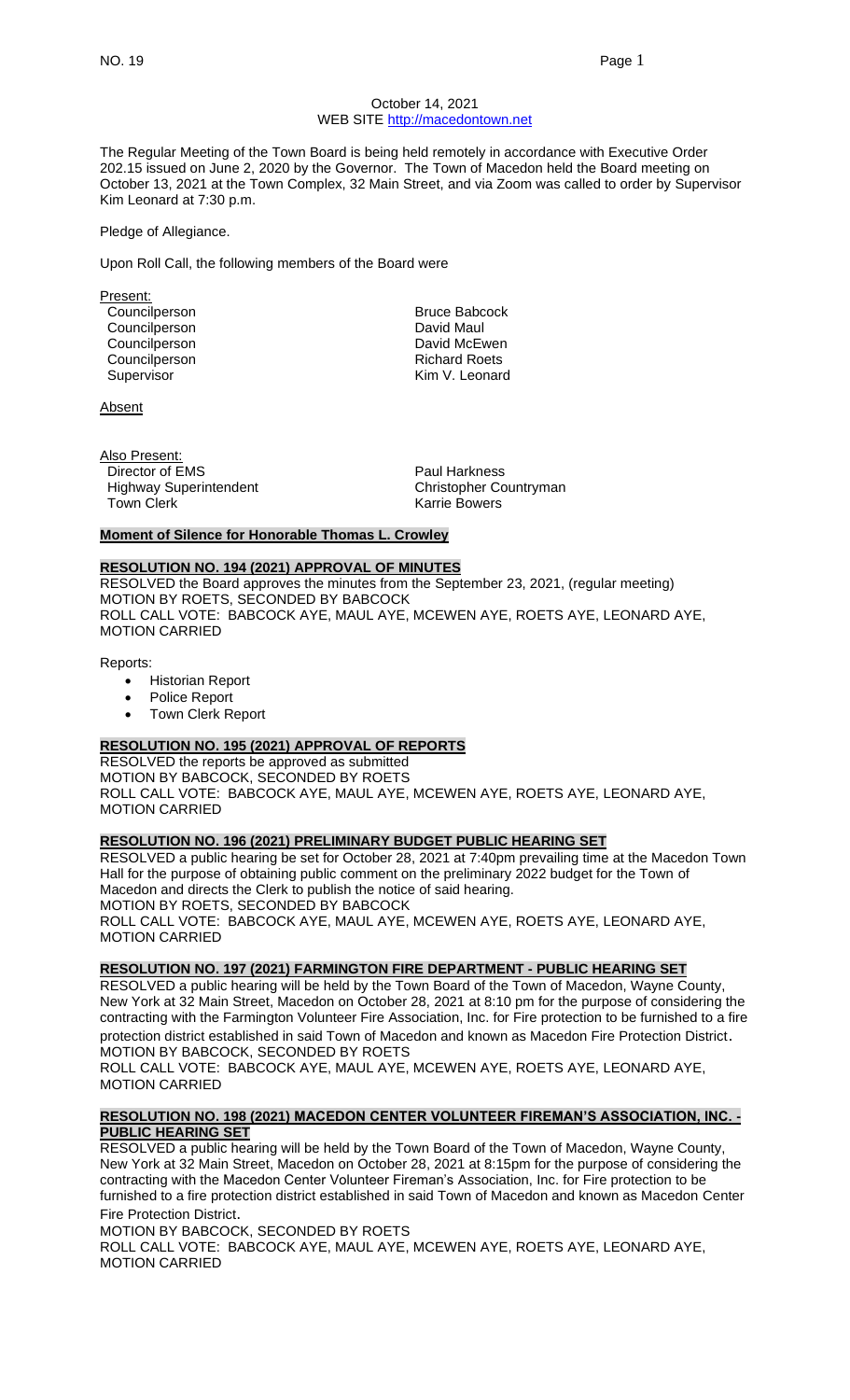# **RESOLUTION NO. 199 (2021) MACEDON CENTER VOLUNTEER FIREMAN'S ASSOCIATION, INC. – PUBLIC HEARING SET**

RESOLVED a public hearing will be held by the Town Board of the Town of Macedon, Wayne County, New York at 32 Main Street, Macedon on October 28, 2021 at 8:20 pm for the purpose of considering the contracting with the Macedon Center Volunteer Fireman's Association, Inc. for Fire protection to be furnishing in said Town of Macedon and known as the South Macedon Fire & Rescue, Inc. known as the Macedon fire protection district.

MOTION BY BABCOCK, SECONDED BY MCEWEN

ROLL CALL VOTE: BABCOCK AYE, MAUL AYE, MCEWEN AYE, ROETS AYE, LEONARD AYE, MOTION CARRIED

# **RESOLUTION NO. 200 (2021) MACEDON CENTER VOLUNTEER FIREMAN'S ASSOCIATION, INC. – PUBLIC HEARING SET**

RESOLVED a public hearing will be held by the Town Board of the Town of Macedon, Wayne County, New York at 32 Main Street, in the Town of Macedon, on October 28, 2021, at 8:25 PM, for the purpose of considering the contracting with Macedon Center Volunteer Fireman's Association, Inc., for the furnishing of fire protection to a fire protection district established in said Town of Macedon and known as the Hamlet of Macedon Fire Protection District.

MOTION BY ROETS, SECONDED BY BABCOCK

ROLL CALL VOTE: BABCOCK AYE, MAUL AYE, MCEWEN AYE, ROETS AYE, LEONARD AYE, MOTION CARRIED

# **RESOLUTION NO. 201 (2021) SOUTH MACEDON FIRE & RESCUE, INC. – PUBLIC HEARING SET**

RESOLVED a public hearing will be held by the Town Board of the Town of Macedon, Wayne County, New York at 32 Main Street, on October 28, 2021, at 8:30 PM, for the purpose of considering the contracting with South Macedon Fire and Rescue, Inc., for the furnishing of fire protection to a fire protection district established in said Town of Macedon and known as the Macedon Center Fire Protection District.

MOTION BY BABCOCK, SECONDED BY ROETS

ROLL CALL VOTE: BABCOCK AYE, MAUL AYE, MCEWEN AYE, ROETS AYE, LEONARD AYE, MOTION CARRIED

# **RESOLUTION NO. 202 (2021) SOUTH MACEDON FIRE & RESCUE, INC. – PUBLIC HEARING SET**

RESOLVED a public hearing will be held by the Town Board of the Town of Macedon, Wayne County, New York at 32 Main Street, on October 28, 2021 at 8:35 PM, for the purpose of considering the contracting with the South Macedon Fire and Rescue, Inc. for fire protection to be furnished to a fire protection district established in said Town of Macedon and known as Macedon Fire Protection District. MOTION BY ROETS, SECONDED BY MCEWEN

ROLL CALL VOTE: BABCOCK AYE, MAUL AYE, MCEWEN AYE, ROETS AYE, LEONARD AYE, MOTION CARRIED

### **RESOLUTION NO. 203 (2021) SOUTH MACEDON FIRE & RESCUE, INC. – PUBLIC HEARING SET**

RESOLVED a public hearing will be held by the Town Board of the Town of Macedon, Wayne County, New York at 32 Main Street, in the Town of Macedon, on October 28, 2021, at 8:40 PM, for the purpose of considering the contracting with South Macedon Fire & Rescue, Inc., for the furnishing of fire protection to a fire protection district established in said Town of Macedon and known as the Hamlet of Macedon Fire Protection District.

MOTION BY BABCOCK, SECONDED BY ROETS ROLL CALL VOTE: BABCOCK AYE, MAUL AYE, MCEWEN AYE, ROETS AYE, LEONARD AYE, MOTION CARRIED

### **RESOLUTION NO. 204 (2021) SPECIAL ASSESSMENT PUBLIC HEARING – 2021 – SS1**

WHEREAS, the Town Board, on behalf of Macedon Consolidated Sewer District No. 1, and the Hamlet of Macedon Sewer District, entered into an intermunicipal agreement with the Wayne County Water and Sewer Authority ("WCWSA"), the Town of Marion, and the Village of Palmyra, dated December 1, 2018 ("IMA") and amended on April 1, 2020 to include the Town of Walworth and Gananda Sewer District No. 1, setting forth the parties' respective rights and obligations pertaining to the future construction of a regional wastewater treatment plant, sewer mains, pump stations, and additional improvements connected thereto ("Regional Plant"); and

WHEREAS, the IMA requires that the WCWSA design, finance, procure, construct and operate the Regional Plant and the participating municipalities each pay their respective *pro rata* share of such costs, as defined therein; and

WHEREAS, for 2021, the collection of revenue in the amount of \$148,080, combined with \$54,290 of available fund balance, will be necessary for Macedon Consolidated Sewer District No. 1 to finance (1) the district's contractual obligation to the WCWSA in the amount of \$202,370, for its share of the expenses associated with the Regional Plant project, and

WHEREAS, the Town desires to collect said revenue by a special assessment levied in the Macedon Consolidated Sewer District No. 1, in lieu of a quarterly charge; and

WHEREAS, said special assessment will be imposed on a benefits basis, to be determined based upon the number of equivalent dwelling units ("EDUs") assigned to each tax parcel, as defined and determined in accordance with Macedon Town Code §235-190 (Local Law No. 7 of 2019); and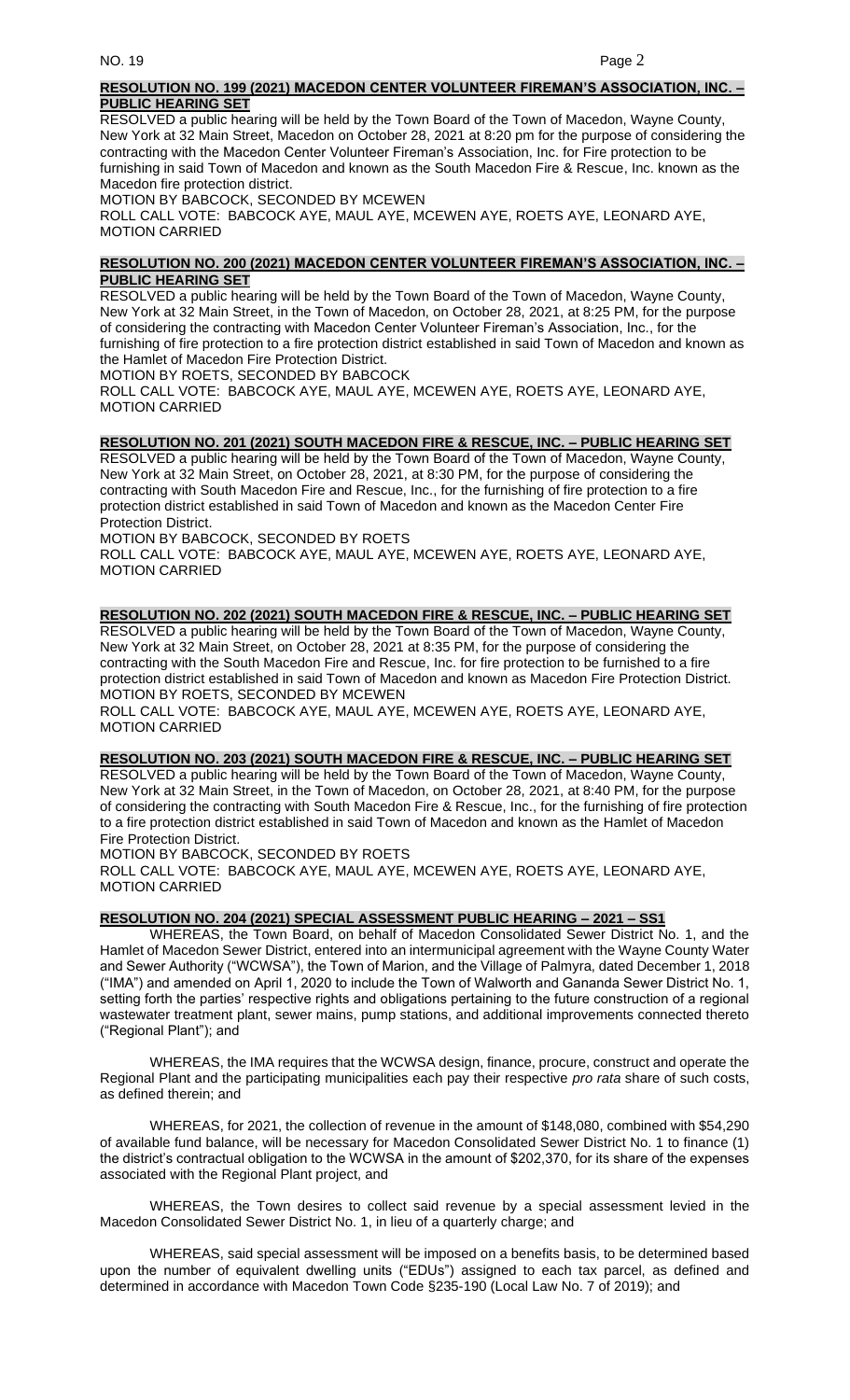WHEREAS, the Town has determined that there are presently 617 EDUs in Macedon Consolidated Sewer District No. 1; and

WHEREAS, in accordance with Town Law §202-a, the proposed special assessment roll for Macedon Consolidated Sewer District No. 1, setting forth the anticipated special assessment to be levied upon each lot or parcel of land located therein, was created and placed on file with the Town Clerk and is available for public inspection; now therefore

BE IT RESOLVED, the Town Board shall hold a Public Hearing on October 28, 2021 at 8:45 p.m. for the purpose of hearing public comment regarding the special assessment roll for Macedon Consolidated Sewer District No. 1; and

BE IT FURTHER RESOLVED, the Town Clerk shall advertise said public hearing in accordance with Town Law §§ 202-a and 239.

BY ORDER OF THE TOWN BOARD TOWN OF MACEDON Karrie Bowers, Town Clerk Dated: October 14, 2021

MOTION BY ROETS, SECONDED BY MCEWEN ROLL CALL VOTE: BABCOCK AYE, MAUL AYE, MCEWEN AYE, ROETS AYE, LEONARD AYE, MOTION CARRIED

### **RESOLUTION NO. 205 (2021) SPECIAL ASSESSMENT PUBLIC HEARING – 2021 – HAMLET- SS3**

WHEREAS, the Town Board, on behalf of Macedon Consolidated Sewer District No. 1, and the Hamlet of Macedon Sewer District, entered into an intermunicipal agreement with the Wayne County Water and Sewer Authority ("WCWSA"), the Town of Marion, and the Village of Palmyra, dated December 1, 2018 ("IMA") and amended on April 1, 2020 to include the Town of Walworth and Gananda Sewer District No. 1, setting forth the parties' respective rights and obligations pertaining to the future construction of a regional wastewater treatment plant, sewer mains, pump stations, and additional improvements connected thereto ("Regional Plant"); and

WHEREAS, the IMA requires that the WCWSA design, finance, procure, construct and operate the Regional Plant and the participating municipalities each pay their respective *pro rata* share of such costs, as defined therein; and

WHEREAS, for 2022, the collection of revenue in the amount of \$192,240, combined with \$65,318 in available fund balance, will be necessary for the Hamlet of Macedon Sewer District to finance (1) the district's contractual obligation to the WCWSA in the amount of \$257,558 for its share of the expenses associated with the Regional Plant project; and

WHEREAS, the Town desires to collect said revenue by a special assessment levied in the Hamlet of Macedon Sewer District, in lieu of a quarterly charge; and

WHEREAS, said special assessment will be imposed on a benefits basis, to be determined based upon the number of equivalent dwelling units ("EDUs") assigned to each tax parcel, as defined and determined in accordance with Macedon Town Code §235-190 (Local Law No. 7 of 2019); and

WHEREAS, the Town has determined that there are presently 801 EDUs in the Hamlet of Macedon Sewer District; and

WHEREAS, in accordance with Town Law §202-a, the proposed special assessment roll for the Hamlet of Macedon Sewer District, setting forth the anticipated special assessment to be levied upon each lot or parcel of land located therein, was created and placed on file with the Town Clerk and is available for public inspection; now therefore

BE IT RESOLVED, the Town Board shall hold a Public Hearing on October 28, 2021 at 8:50 p.m. for the purpose of hearing public comment regarding the special assessment roll for the Hamlet of Macedon Sewer District; and

BE IT FURTHER RESOLVED, the Town Clerk shall advertise said public hearing in accordance with Town Law §§ 202-a and 239.

BY ORDER OF THE TOWN BOARD TOWN OF MACEDON Karrie Bowers, Town Clerk Dated: October 14, 2021

MOTION BY BABCOCK, SECONDED BY ROETS ROLL CALL VOTE: BABCOCK AYE, MAUL AYE, MCEWEN AYE, ROETS AYE, LEONARD AYE, MOTION CARRIED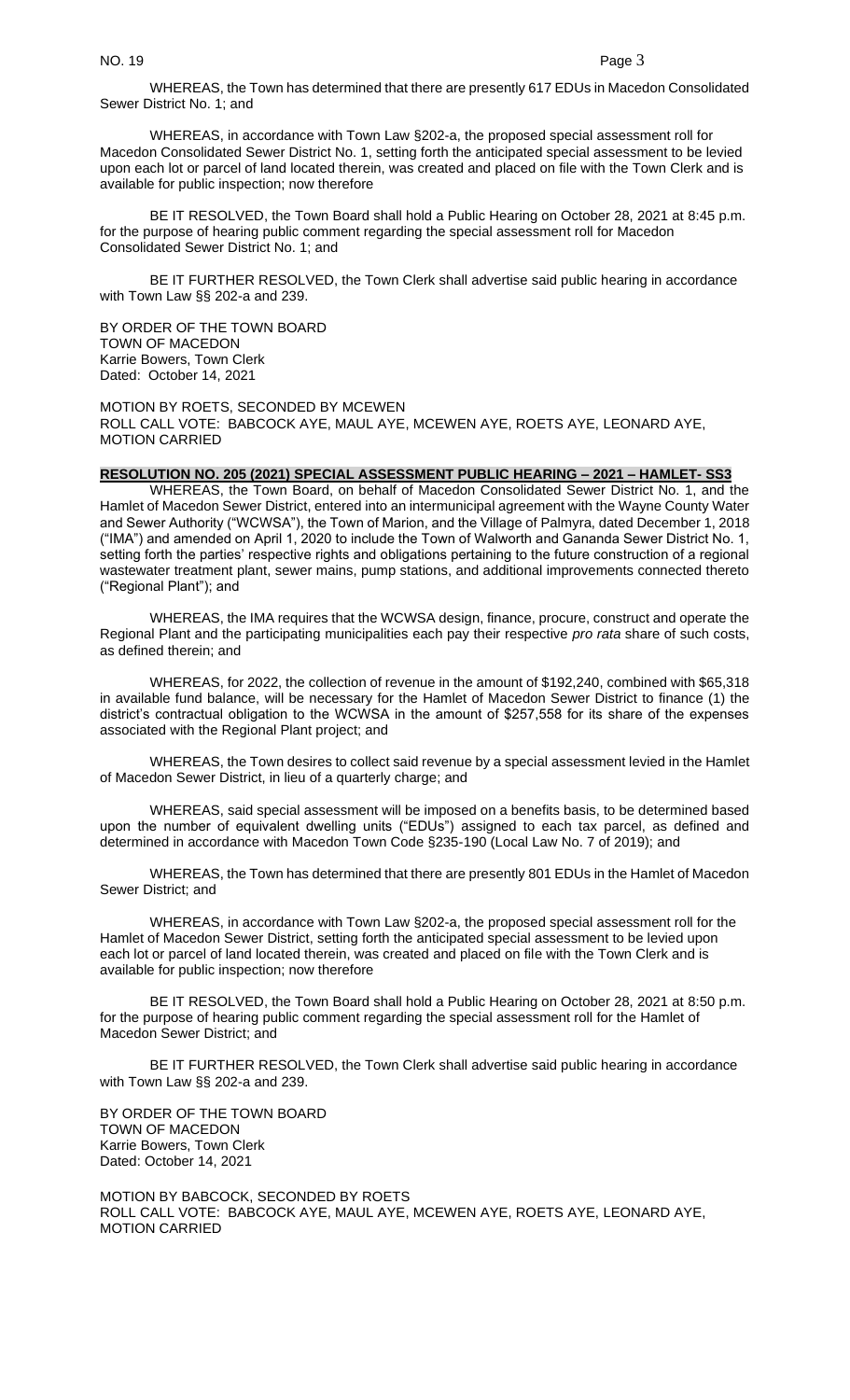### **RESOLUTION NO. 206 (2021) SPECIAL ASSESSMENT PUBLIC HEARING – 2021 – GANANDA – SS2**

WHEREAS, the Town Board, on behalf of Macedon Consolidated Sewer District No. 1, and the Hamlet of Macedon Sewer District, entered into an intermunicipal agreement with the Wayne County Water and Sewer Authority ("WCWSA"), the Town of Marion, and the Village of Palmyra, dated December 1, 2018 ("IMA") and amended on April 1, 2020 to include the Town of Walworth and Gananda Sewer District No. 1, setting forth the parties' respective rights and obligations pertaining to the future construction of a regional wastewater treatment plant, sewer mains, pump stations, and additional improvements connected thereto ("Regional Plant"); and

WHEREAS, the IMA requires that the WCWSA design, finance, procure, construct and operate the Regional Plant and the participating municipalities each pay their respective *pro rata* share of such costs, as defined therein; and

WHEREAS, for 2021, the collection of revenue in the amount of \$243,360 will be necessary for Gananda Sewer District No. 1 to finance (1) the district's contractual obligation to the WCWSA in the amount of \$229,165 for its share of the expenses associated with the Regional Plant project, and (2) reserve funds in the amount of \$14,195, for future repairs or improvements to the sewer collection systems located within the district; and

WHEREAS, the Town desires to collect said revenue by a special assessment levied in the Gananda Sewer District No. 1, in lieu of a quarterly charge; and

WHEREAS, said special assessment will be imposed on a benefits basis, to be determined based upon the number of equivalent dwelling units ("EDUs") assigned to each tax parcel, as defined and determined in accordance with Local Law No. 4 of 2020; and

WHEREAS, the Town has determined that there are presently 1014 EDUs in Gananda Sewer District No. 1; and

WHEREAS, in accordance with Town Law §202-a, the proposed special assessment roll for Gananda Sewer District No. 1, setting forth the anticipated special assessment to be levied upon each lot or parcel of land located therein, was created and placed on file with the Town Clerk and is available for public inspection; now therefore

BE IT RESOLVED, the Town Board shall hold a Public Hearing on October 28, 2021 at 8:55p.m. for the purpose of hearing public comment regarding the special assessment roll for Gananda Sewer District No. 1; and

BE IT FURTHER RESOLVED, the Town Clerk shall advertise said public hearing in accordance with Town Law §§ 202-a and 239.

BY ORDER OF THE TOWN BOARD TOWN OF MACEDON Karrie Bowers, Town Clerk Dated: October 14, 2021 MOTION BY BABCOCK, SECONDED BY ROETS ROLL CALL VOTE: BABCOCK AYE, MAUL AYE, MCEWEN AYE, ROETS AYE, LEONARD AYE, MOTION CARRIED

### **7:40 PUBLIC HEARING – SPECIAL USE PERMIT K-N-J AUTOMOTIVE**

**RESOLUTION NO. 207 (2021) READING OF THE LEGAL NOTICE WAIVED** RESOLVED that reading of the legal notice published in the September 25, 2021 issue of the Times be waived. MOTION BY ROETS, SECONDED BY MCEWEN ROLL CALL VOTE: BABCOCK AYE, MAUL AYE, MCEWEN AYE, ROETS AYE, LEONARD AYE, MOTION CARRIED

Public hearing is now open for public comment, having heard no comment, the public hearing was closed

### **RESOLUTION NO. 208 (2021) PUBLIC HEARING IS CLOSED**

RESOLVED that the Public Hearing be closed at 7:45 p.m. MOTION BY ROETS, SECONDED BY MCEWEN ROLL CALL VOTE: BABCOCK AYE, MAUL AYE, MCEWEN AYE, ROETS AYE, LEONARD AYE, MOTION CARRIED

### **RESOLUTION NO. 209 (2021) K-N-J AUTOMOTIVE**

RESOLVED the Town Board issues a special use permit to K-N-J Automotive to operate a motor vehicle repair shop in the ORM zoning district at 2060 O'Neil Road Building 1.

MOTION BY MAUL, SECONDED BY BABCOCK ROLL CALL VOTE: BABCOCK AYE, MAUL AYE, MCEWEN AYE, ROETS AYE, LEONARD AYE, MOTION CARRIED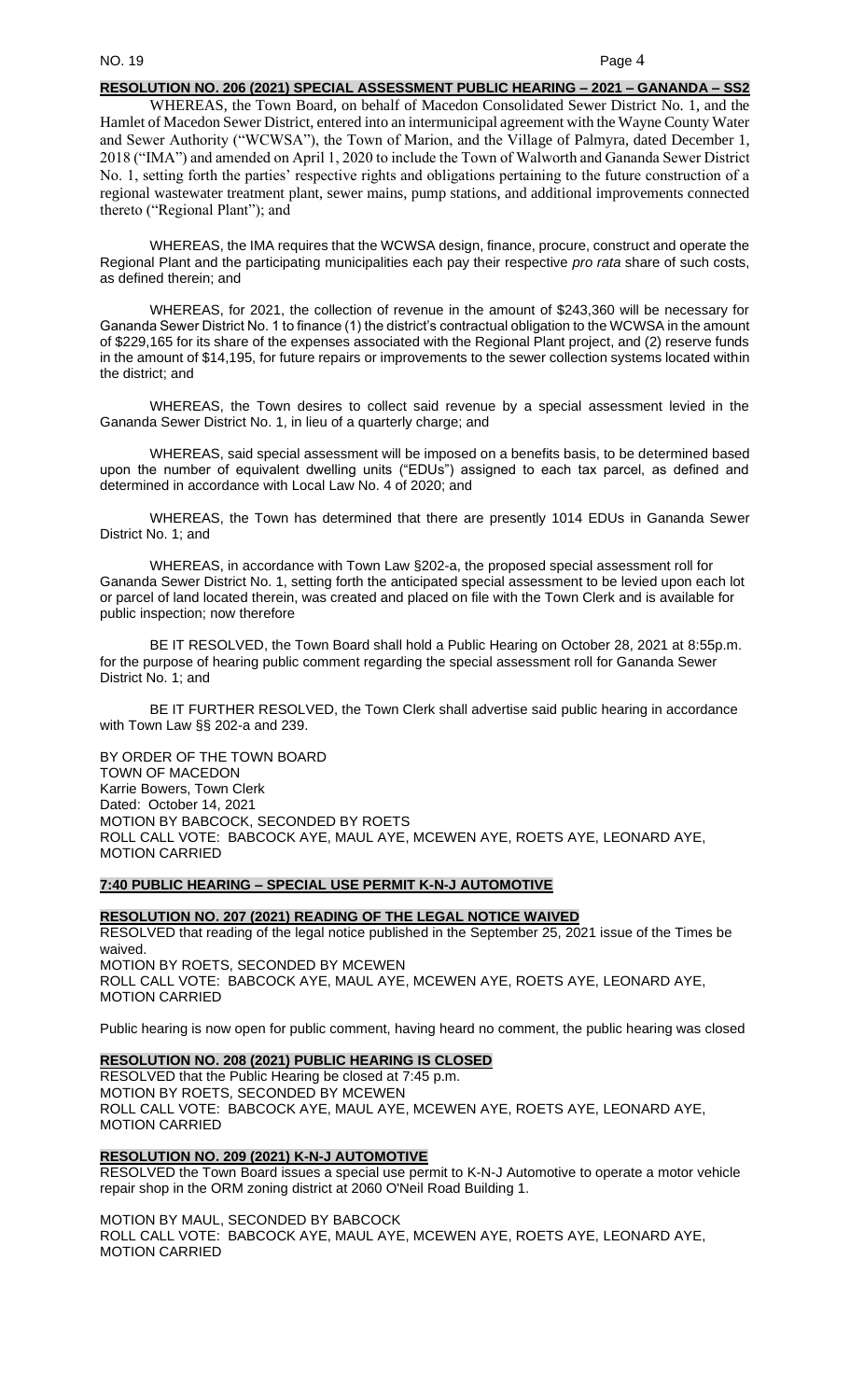### **RESOLUTION NO. 210 (2021) OAKRIDGE GLEN FORMAL TPD REZONING APPROVAL**

WHEREAS, Stonehaven Development, LLC made application to the Town of Macedon to obtain approvals to enable the construction and operation of a mix - use project titled "Oakridge Glen" pursuant to Town Code Chapter 300, Article 14 (TPD) at property known as 240R NYS Route 31,

AND WHEREAS, the Macedon Town Board issued a Negative Declaration pursuant to SEQRA for the project on July 7, 2021 by resolution 145 (2021),

AND WHEREAS, the Macedon Town Board conditionally rezoned the project site to TPD on July 7, 2021 by resolution 146 (2021),

AND WHEREAS, the project contains a maximum of 280 townhome units, with associated amenities, as well as 3 commercial building pad sites,

AND WHEREAS, the proposal is a staged project pursuant to Town Code Section 300-108,

AND WHEREAS, the Applicant submitted preliminary design plans for the entire project, and final design plans for Phase One of the residential portion including 101 Townhome units,

AND WHEREAS, the Wayne County Planning Board reviewed the site plans at its September 29, 2021 meeting and recommended approval of the Preliminary Overall site plan and Phase 1 Final Approval, subject to comments in their letter dated October 4, 2021,

AND WHEREAS, the Town of Macedon Planning Board held a public hearing on the proposed project on October 4, 2021 to obtain public comment,

AND WHEREAS, the Town of Macedon Planning Board reviewed the proposal at its regular meeting on October 4, 2021 and issued a Preliminary Overall Site Plan Approval, and a Final Site Plan Approval for Phase 1 of the Townhomes,

NOW THEREFORE BE IT RESOLVED that the Macedon Town Board formally rezones the project as a TPD District, and approves the construction of Phase 1 including 101 Townhome units, subject to the following conditions:

1. The Applicant shall provide a financial guarantee to cover the total cost of installing a 3-color traffic control light at NYS Route 31 and Macedon Parkway, as described in the Traffic Impact Study.

2. The Traffic Control Light and associated improvements at the intersection of NYS Route 31 and Macedon Parkway shall be installed by the Applicant at the earliest possible time as authorized by the NYSDOT, based on the findings of the current Traffic Impact Study and any required re-evaluation as the project develops.

3. The form and content of this financial guarantee are subject to the review and approval of the Town Attorney and Town Engineer.

4. The non-residential components of the project shall be considered pursuant to the requirements of Chapter 300-100-B of the TPD Code, as well as the uses prescribed in the General Commercial (GC) code, Chapter 300, Article 12 of Town Code.

5. The referenced Engineering Plan as reviewed and approved by the Planning Board was prepared by Marathon Engineering, and is titled, "PRELIMINARY OVERALL / FINAL PHASE 1 FOR TOWNHOMES AT OAKRIDGE GLEN" with a date of 9/15/21.

6. The approval is subject to any technical comments of the Town Engineer, Highway Superintendent and Water and Sewer Authority.

MOTION BY ROETS, SECONDED BY MCEWEN ROLL CALL VOTE: BABCOCK AYE, MAUL AYE, MCEWEN AYE, ROETS AYE, LEONARD AYE, MOTION CARRIED

### **RESOLUTION NO. 211 (2021) ARCHITECTURA DESIGN SERVICE AGREEMENT**

RESOLVED Town Board authorize the Supervisor to sign an Architectura Design Service – Fee Agreement with Architecura not to exceed \$ 14,000.00 to be expensed out of the LGEG Village Hall Handicap Grant # C-100090, Account # CD1 1620.201/202 (12,000.00, 2,000.00) respectively.

MOTION BY BABCOCK, SECONDED BY ROETS ROLL CALL VOTE: BABCOCK AYE, MAUL AYE, MCEWEN AYE, ROETS AYE, LEONARD AYE, MOTION CARRIED